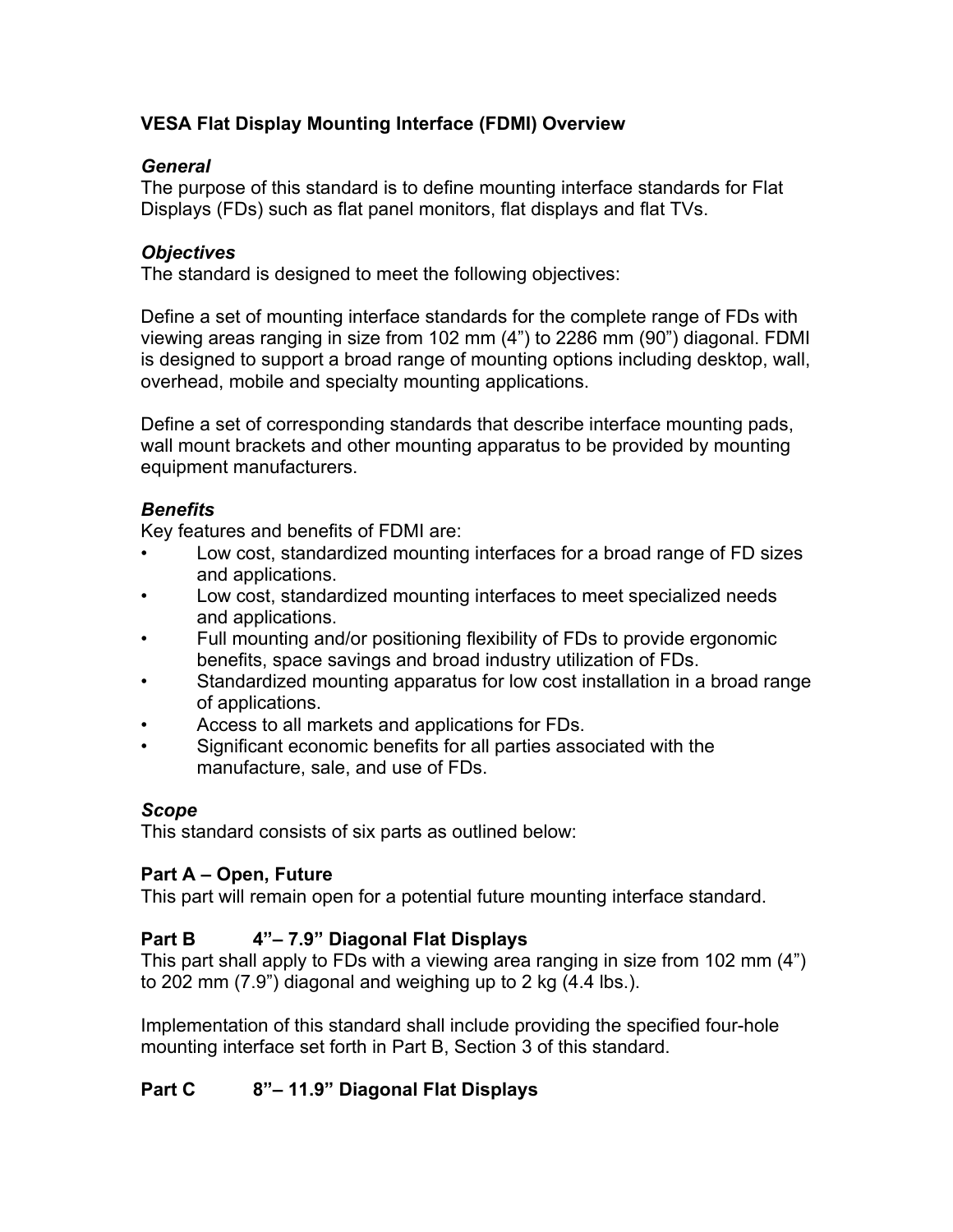This part shall apply to FDs with a viewing area ranging in size from 203 mm (8") to 304 mm (11.9") diagonal and weighing up to 4.5 kg (10 lbs.).

Implementation of this standard shall include providing the specified four-hole mounting interface set forth in Part C, Section 4 of this standard.

## **Part D 12"– 22.9" Diagonal Flat Displays**

This part shall apply to FDs with a viewing area ranging in size from 305 mm (12") to 583 mm (22.9") diagonal and weighing up to 14 kg (30.8 lbs.).

Implementation of this standard shall include providing any of the following mounting interface options:

Center Mounting Implementation: Providing either of the specified center mounted, four-hole mounting interfaces set forth in Part D, Section 5, Paragraph 5.2 of this standard.

Edge Mounting Implementation: Providing either of the specified edge mounted, four-hole mounting interfaces set forth in Part D, Section 5, Paragraph 5.7 of this standard.

Center and Edge Mounting Implementation: Providing either of the specified center mounted, four-hole mounting interfaces set forth in Part D, Section 5, Paragraph 5.2 of the standard and providing a corresponding width, edge mounted, four-hole mounting interface as set forth in Part D, Section 5, Paragraph 5.7 of this standard.

## **Part E 23"– 30.9" Diagonal Flat Displays**

This part shall apply to FDs with a viewing area ranging in size from 584 mm (23") to 786 mm (30.9inches) diagonal and weighing up to 22.7 kg (50 lbs.). Implementation of this standard shall include providing any of the following mounting interface options:

Center Mounting Implementation: Providing the specified center mounted, six-hole mounting interface set forth in Part E, Section 6, Paragraph 6.2 of this standard.

Edge Mounting Implementation: Providing the specified edge mounted, six-hole mounting interface set forth in Part E, Section 6, Paragraph 6.7 of this standard.

Center and Edge Mounting Implementation: Providing the specified center mounted, six-hole mounting interface set forth in Part E, Section 6, Paragraph 6.2 of the standard and providing the specified edge mounted, six-hole mounting interface set forth in Part E, Section 6, Paragraph 6.7 of this standard.